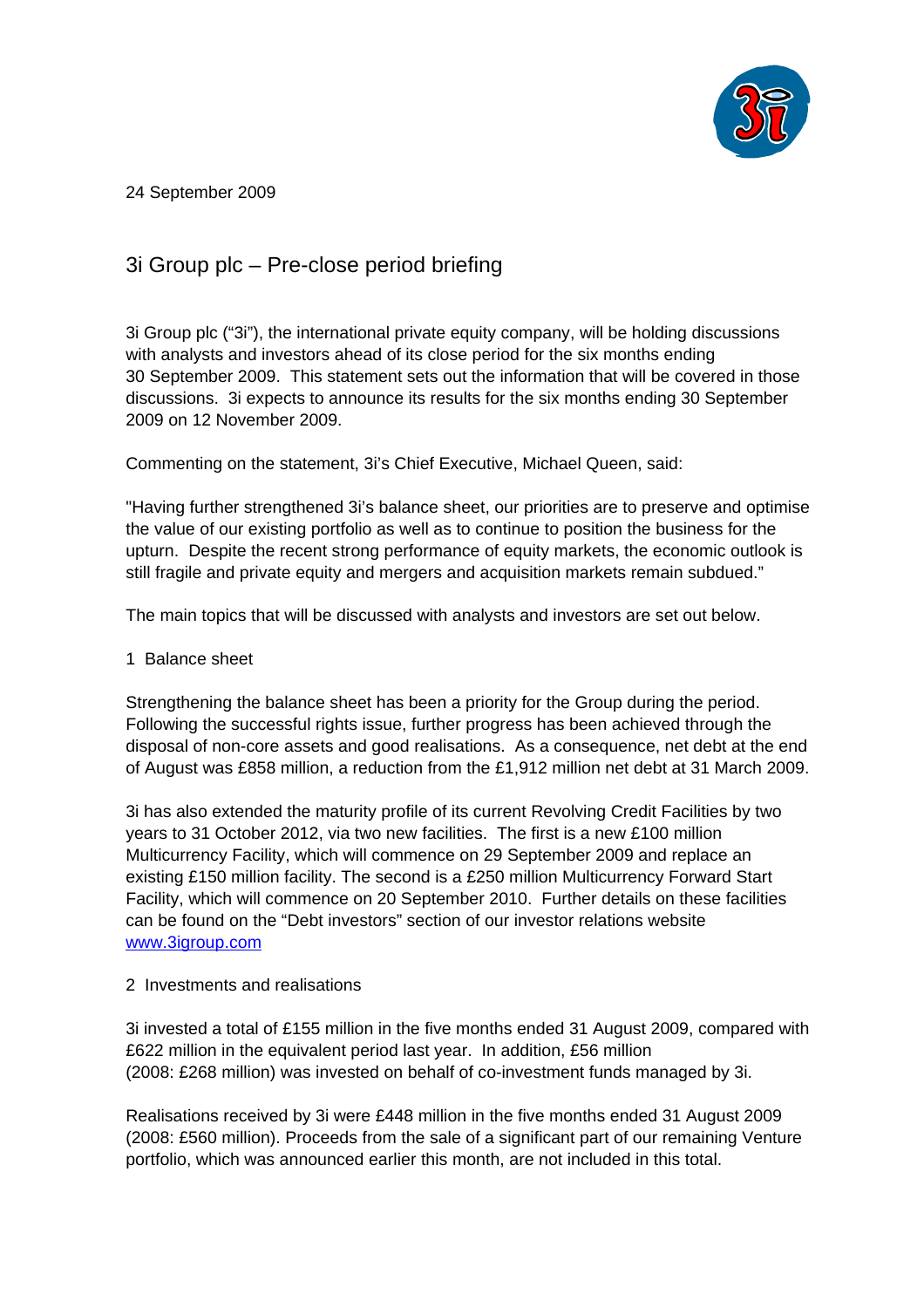| <b>Investment £m</b>  |           |           | <b>Realisations £m</b> |           |           |
|-----------------------|-----------|-----------|------------------------|-----------|-----------|
| (5 months ended)      | 31 August | 31 August | (5 months ended)       | 31 August | 31 August |
|                       | 2009      | 2008      |                        | 2009      | 2008      |
| <b>Buyouts</b>        | 86        | 346       | <b>Buyouts</b>         | 53        | 322       |
| <b>Growth Capital</b> | 53        | 229       | <b>Growth Capital</b>  | 259       | 154       |
| Infrastructure        | 2         | 22        | Infrastructure         | 45        | 8         |
| QPE                   | -         | ۰         | <b>QPE</b>             | ٠         |           |
| SMI                   | -         | ۰         | <b>SMI</b>             | 24        | 15        |
| Venture               | 14        | 25        | Venture                | 67        | 61        |
| <b>Total</b>          | 155       | 622       | Total                  | 448       | 560       |

Investment and realisations by business line were as follows:

## 3. Returns

The components of 3i's return in the period to 30 September 2009 include realised profits, movements in unrealised value and portfolio income.

Realisations for the five month period have been achieved at approximately their 31 March 2009 carrying value.

Movement in unrealised value in the six months to 30 September 2009 are determined by the valuation process at the half year, which commences after 30 September. These, as usual, will reflect the market values of quoted assets, earnings multiples and the latest available portfolio company earnings data as at 30 September 2009. Gains from earnings multiple movements are unlikely to fully reflect the strong performance of stock market indices since 31 March 2009 and are likely to be partially offset by earnings performance.

Other market factors dampening valuations are also likely to include currency movements and an increase in the pension fund deficit.

In conclusion, Michael Queen, Chief Executive said:

"Our focus on the balance sheet, the portfolio and on managing the business tightly over the last six months has put 3i in a strong market position."

Ends